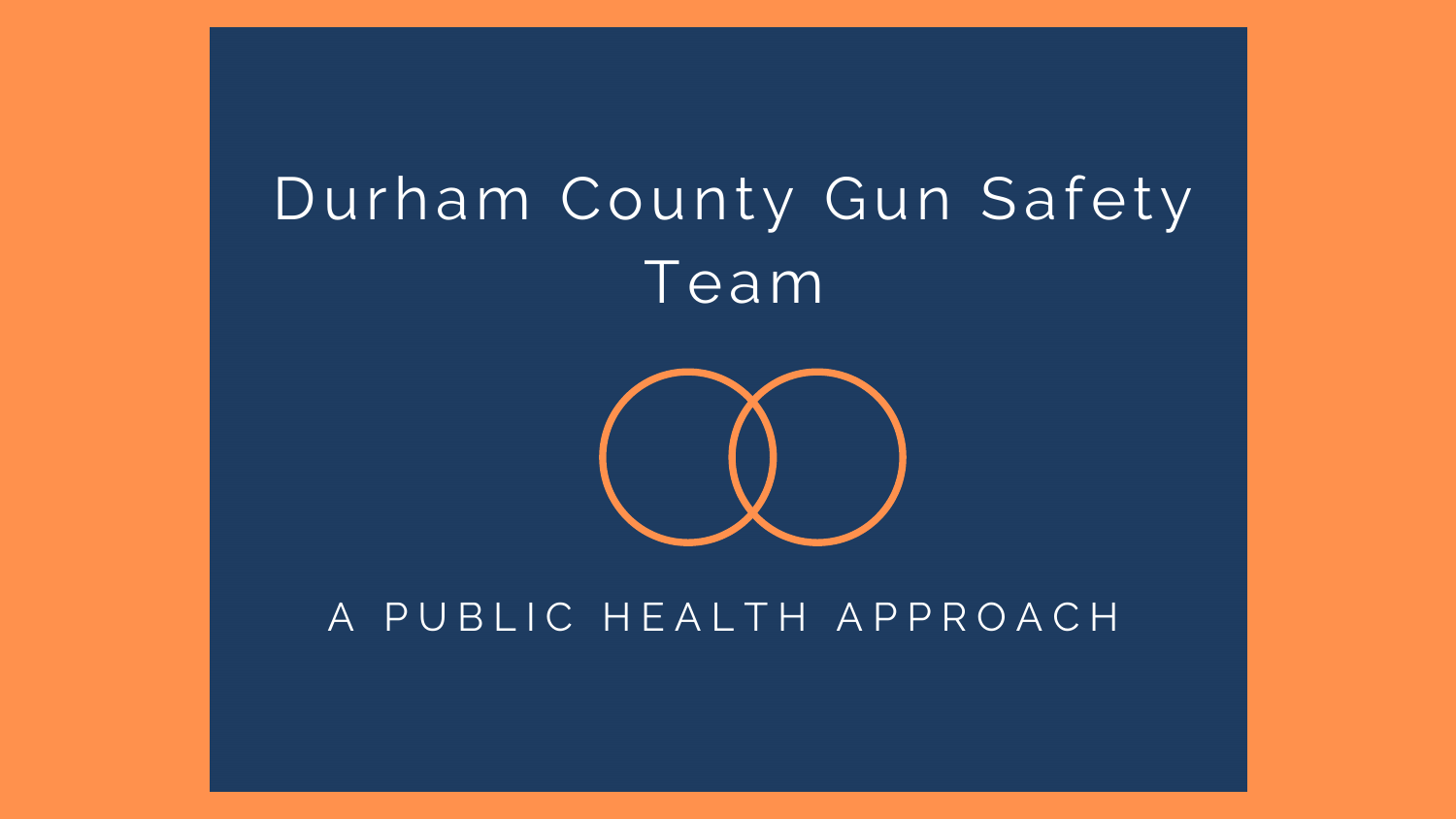## What it is

• Safety & Prevention

## What it is not

• Political or Partisan • 2nd Amendment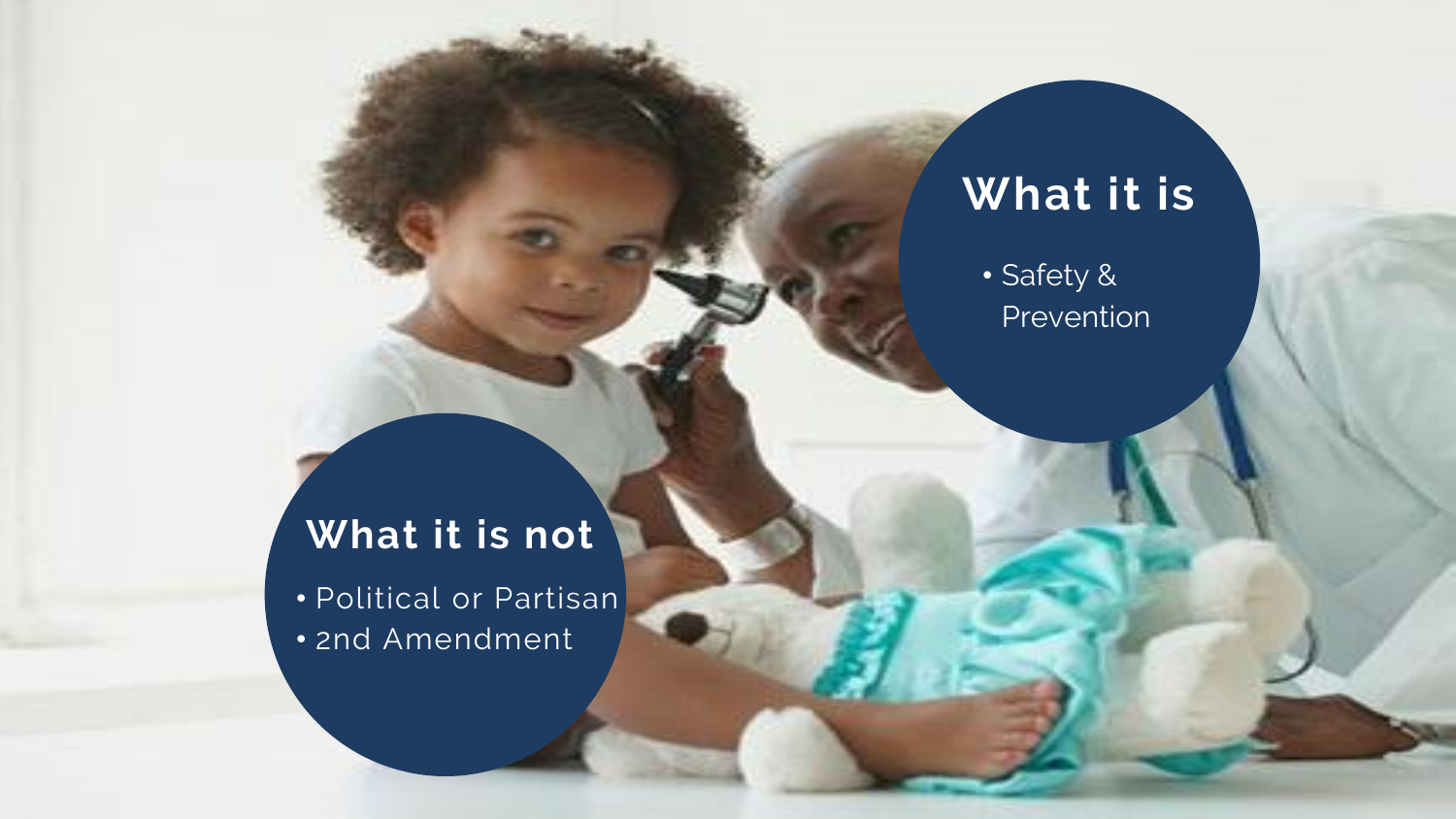## DURHAM COUNTY GUN SAFETY TEAM HISTORY



The Durham County Gun Safety Team was established in 1999 by the Durham County Board of Health in a effort to reduce gun violence in the community

Membership includes a wide array of stakeholders in the community

Activities focus on safe storage including the Asking Saves Kids campaign and providing free gunlocks in the community

Community events, health fairs, clinics, veterans events, Dixie Deer Classic, schools, Harley Davidson annual event, Day cares, Head Start, Wildlife Shooter's Banquet. PTAs, etc.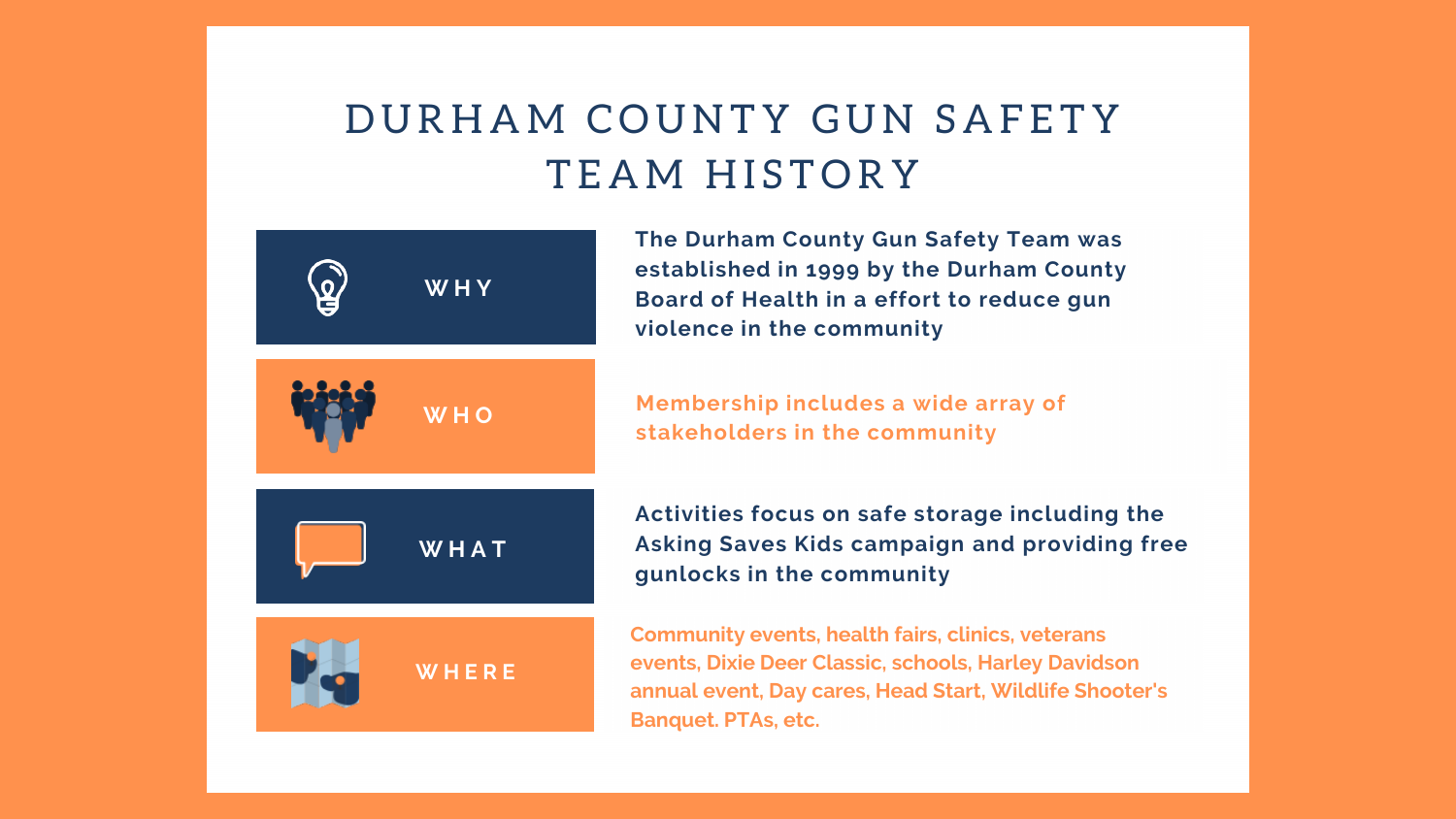#### MISSION STATEMENT

'To reduce death and injury related to firearms through broad based and preventive strategies to promote a safe and violence free environment for our children"

DURHAM COUNTY GUN SAFETY TEAM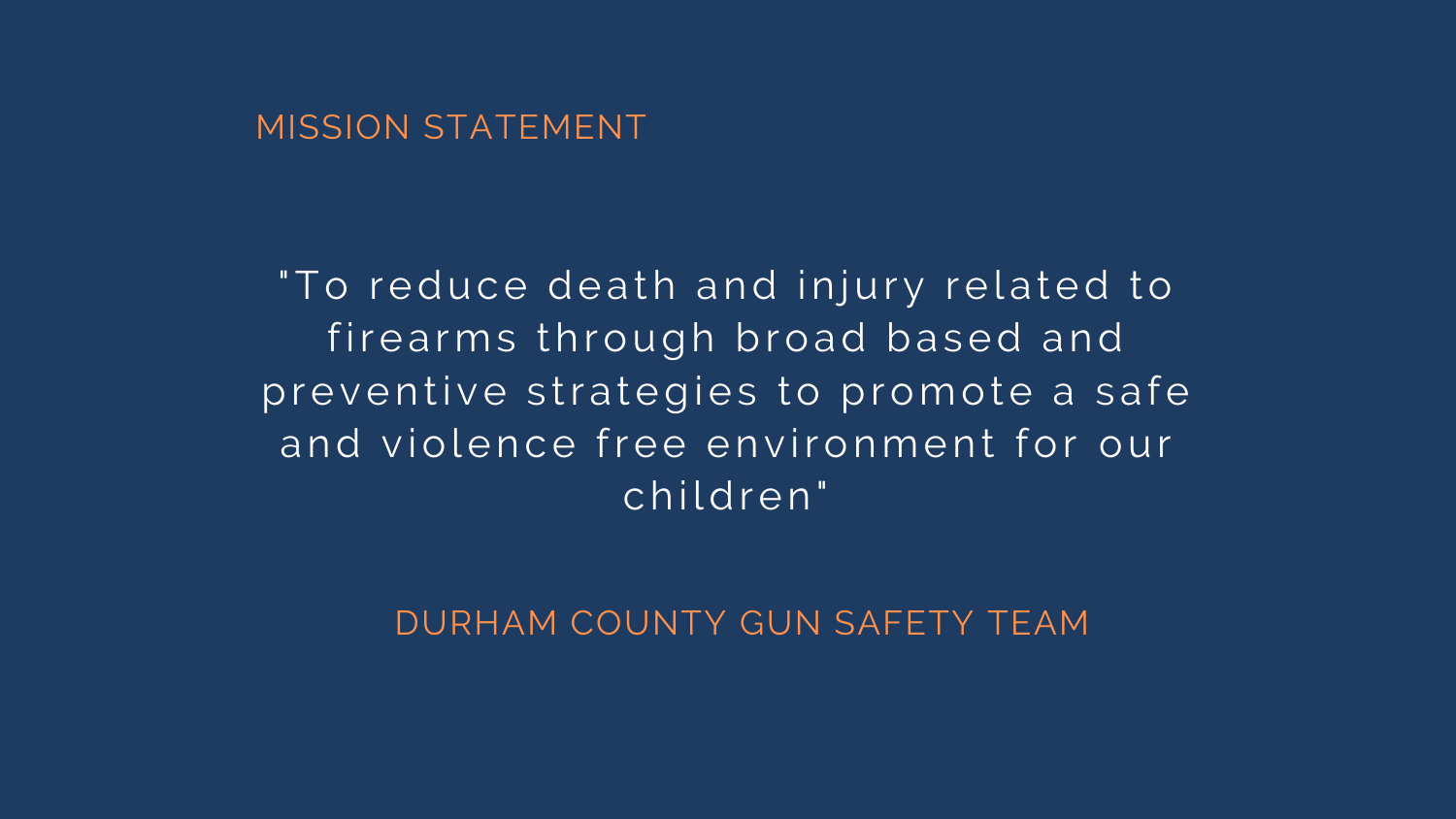# **STAKEHOLDERS**

- Local Health Department
- Department of Social Services (CPS)
- Law Enforcement
- Domestic Violence Advocate
- Healthcare Providers
- Youth Groups
- Justice System (ADA, DA)
- Injury Prevention Advocates
- Mental Health Outreach
- Suicide Prevention
- Veterans
- Faith Based Groups/Leaders
- Community Outreach Groups
- Concerned Citizens
- Wildlife/Hunting Organizations
- Housing Associations

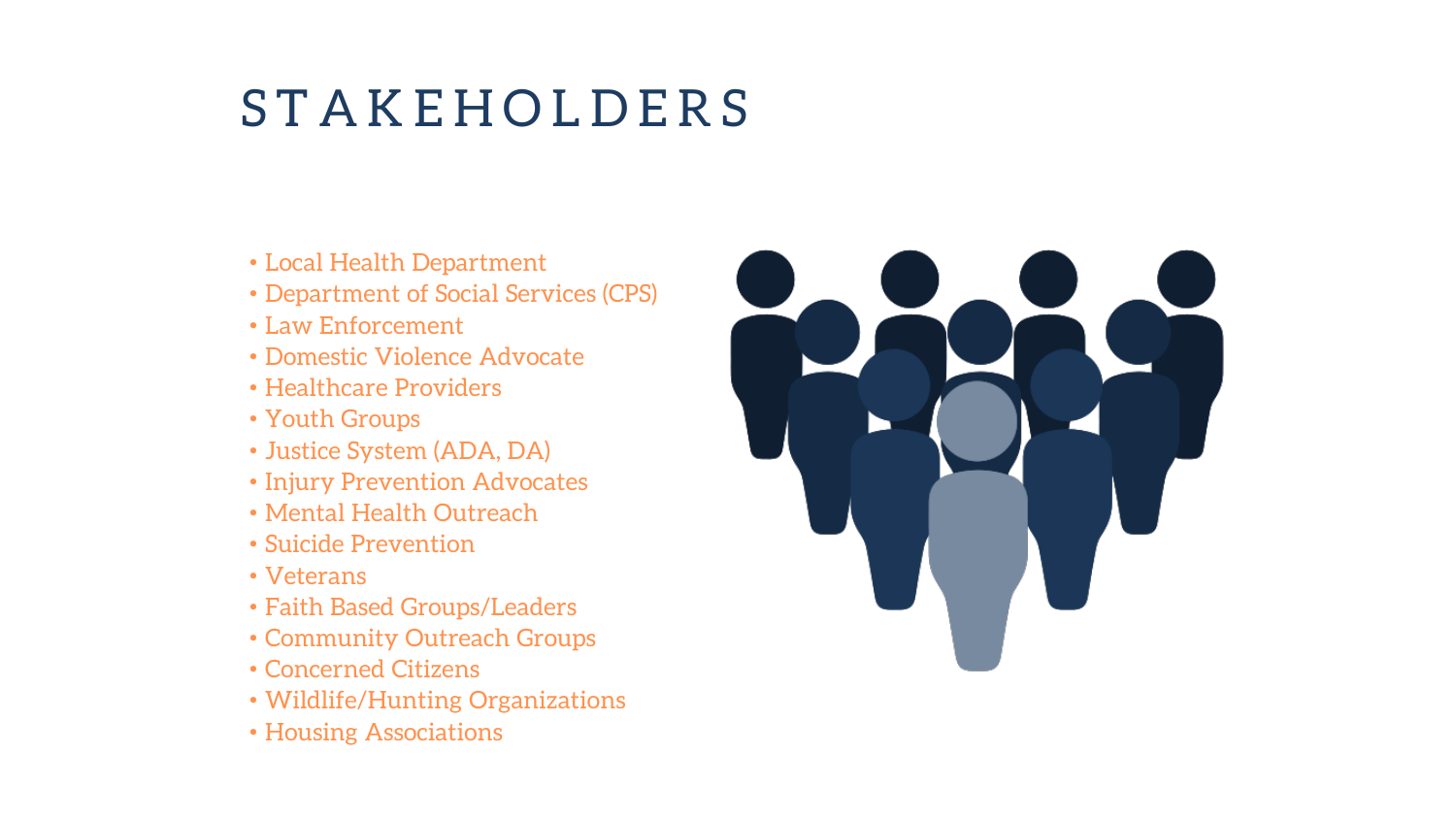# MAIN COMPONENTS



#### **EDUCATION**

#### **SHARE**

• Asking Saves Kids Campaign • Safe storage

Team members act as liaison between their networks and the team

#### **INTERVENTION**

Provide free gunlocks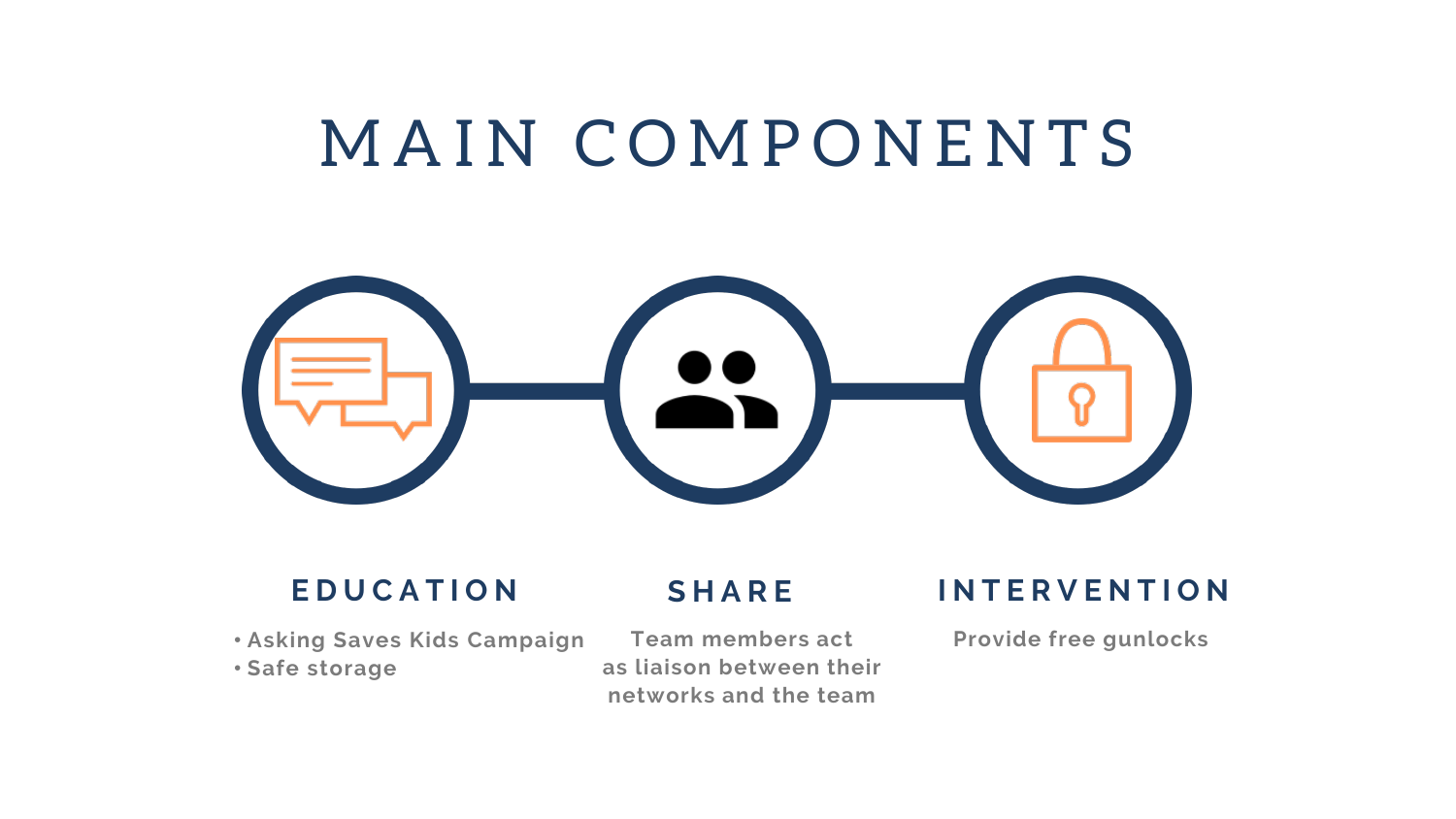

# B E Y O N D D U R H A M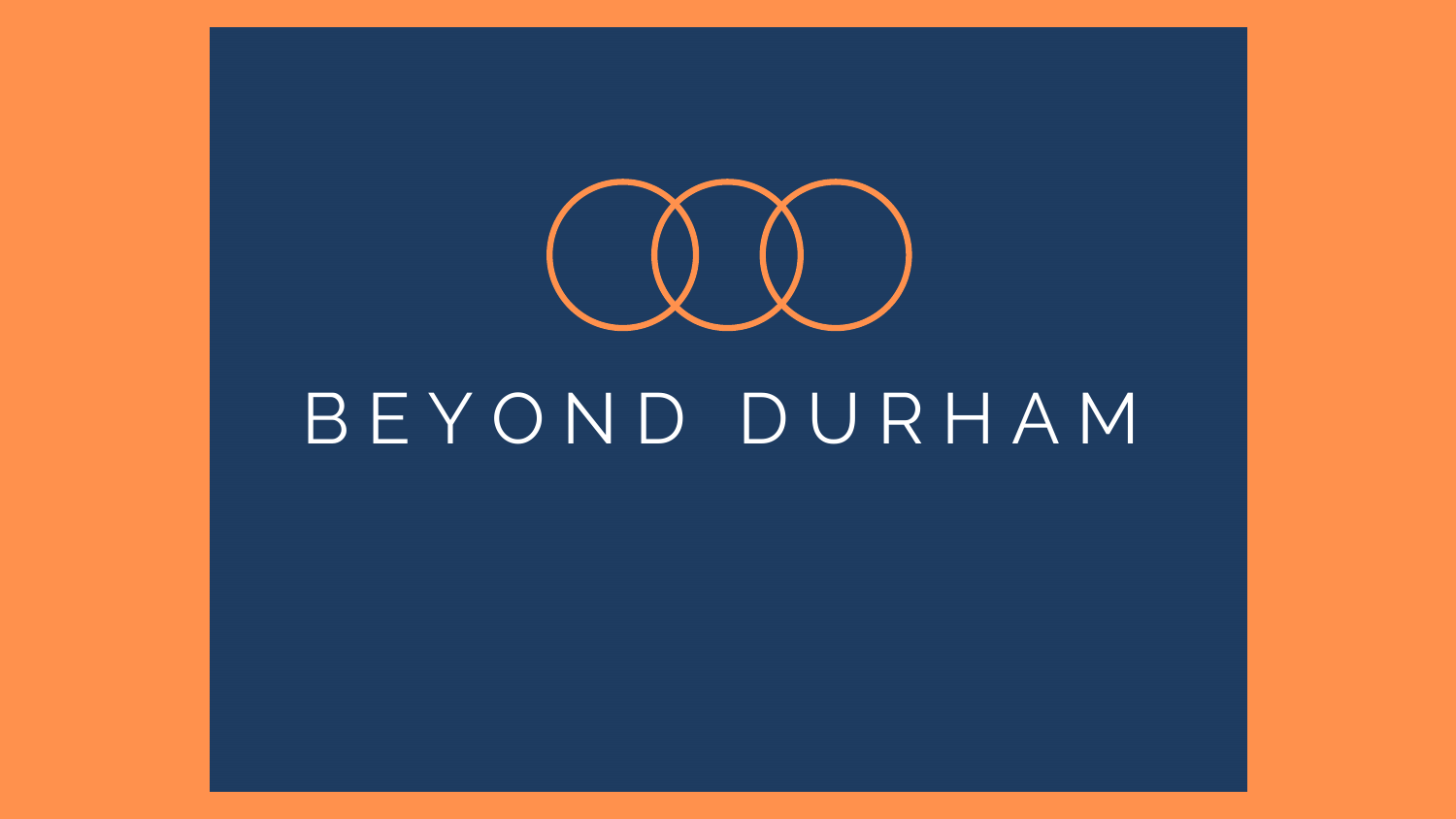## UNC Gillings School of Public Health

•The Skills & Knowledge for Injury Prevention Partners (SKIPP) Project is supported through a grant funded by the John Rex Endowment Fall 2018-Spring 2019

Durham County Gun Safety Team & Orange County partners participated in a 9-month structured program

#### Goals:

- Develop an implementation guideline that could be replicated in any county
- Start an Orange County Gun Safety team built off this model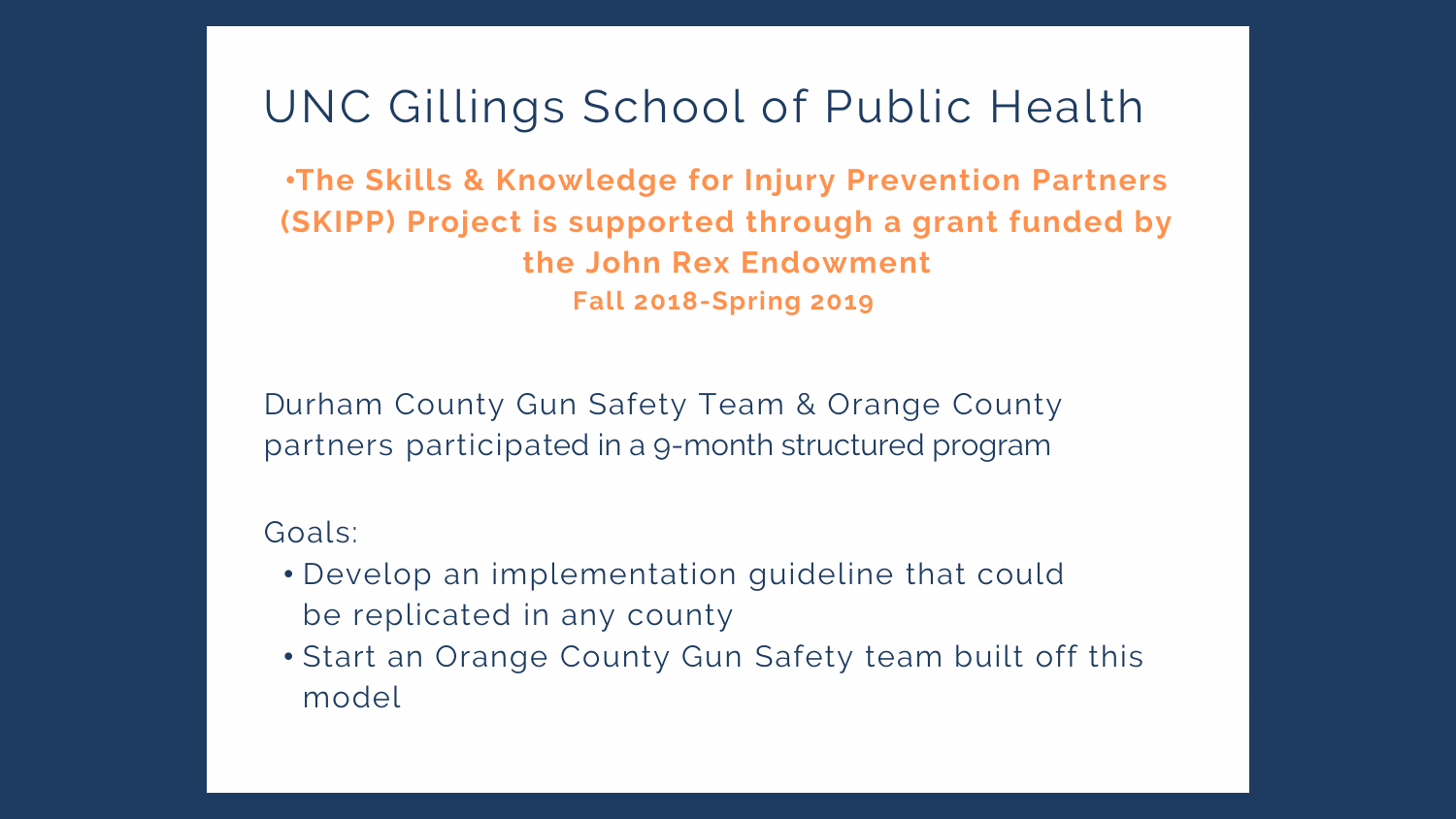# I M P L E M E N T A T I O N **GUIDE**

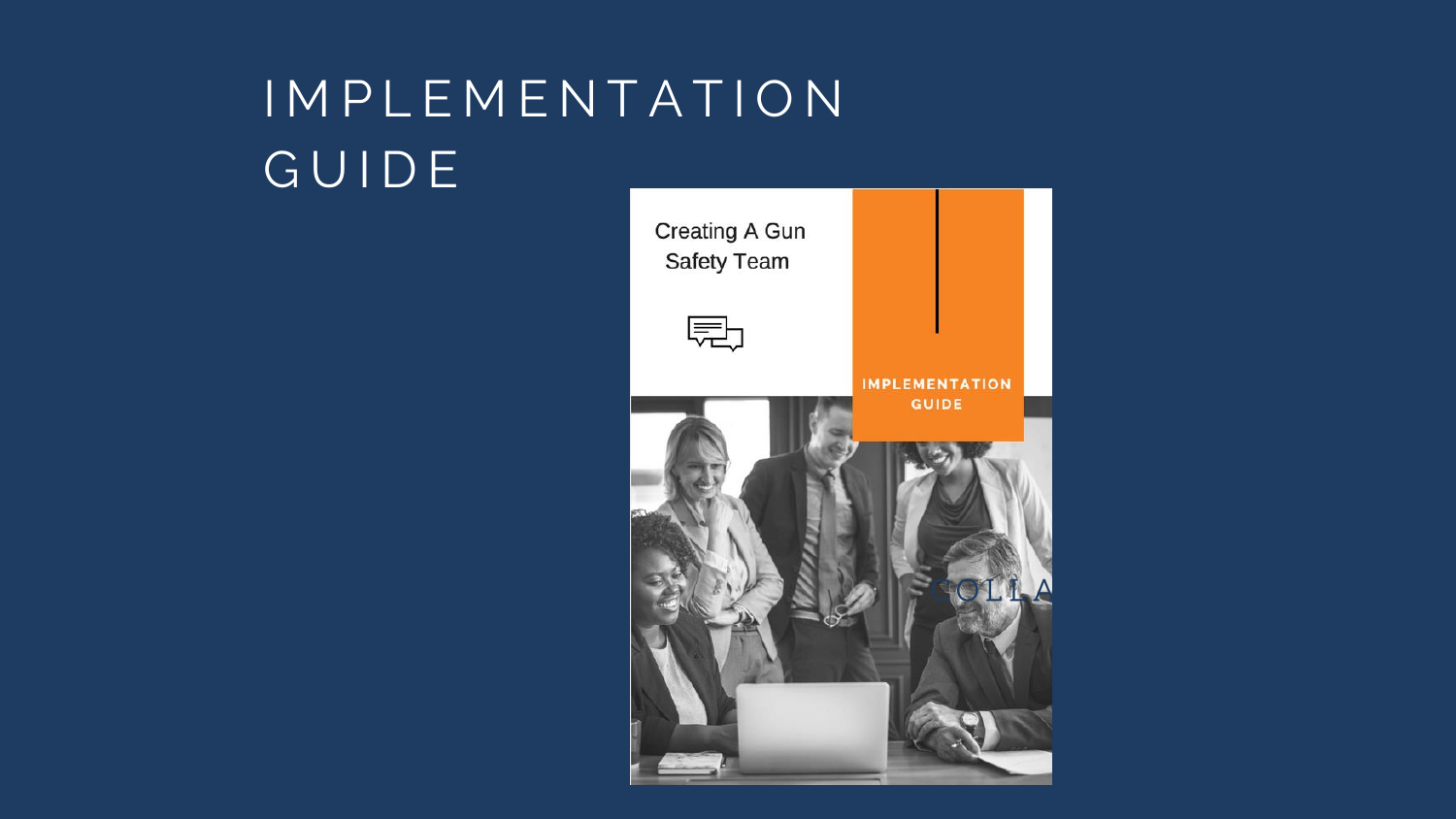## ORANGE COUNTY TEAM



The Orange County Gun Safety Team was established in March 2019 The team meets quarterly

They have participated in a number of member-led activities within the community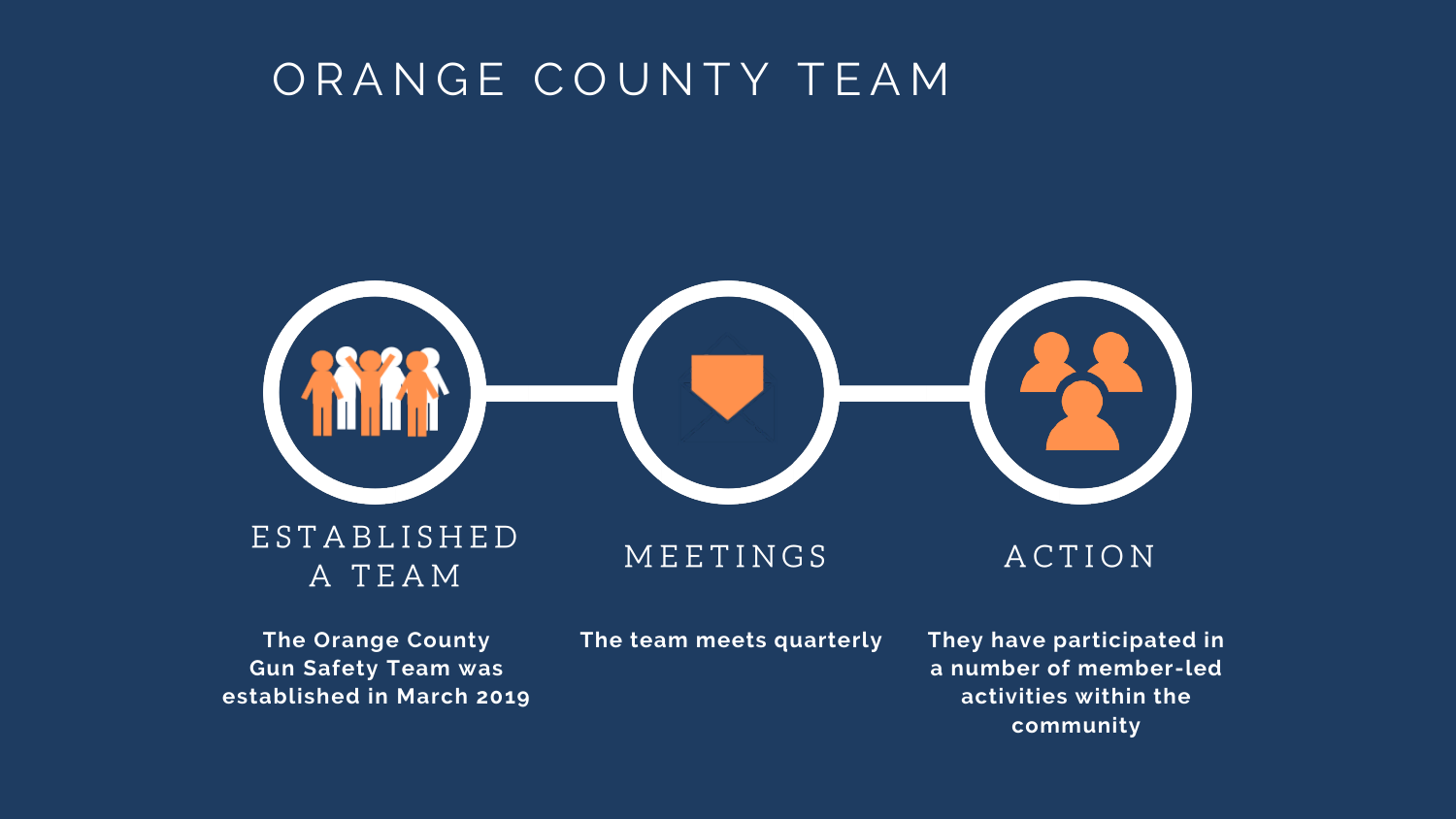## Resources

Durham County Gun Safety Team https://bit.ly/2Nuu1rm

The ASK (Asking Saves Kids) Campaign

http://www.askingsaveskids.org

North Carolina Violent Death Reporting **System** https://www.injuryfreenc.ncdhhs.gov

The Brady Campaign to Prevent Gun Violence http://www.bradycampaign.org

North Carolinians Against Gun Violence http://www.ncgv.org